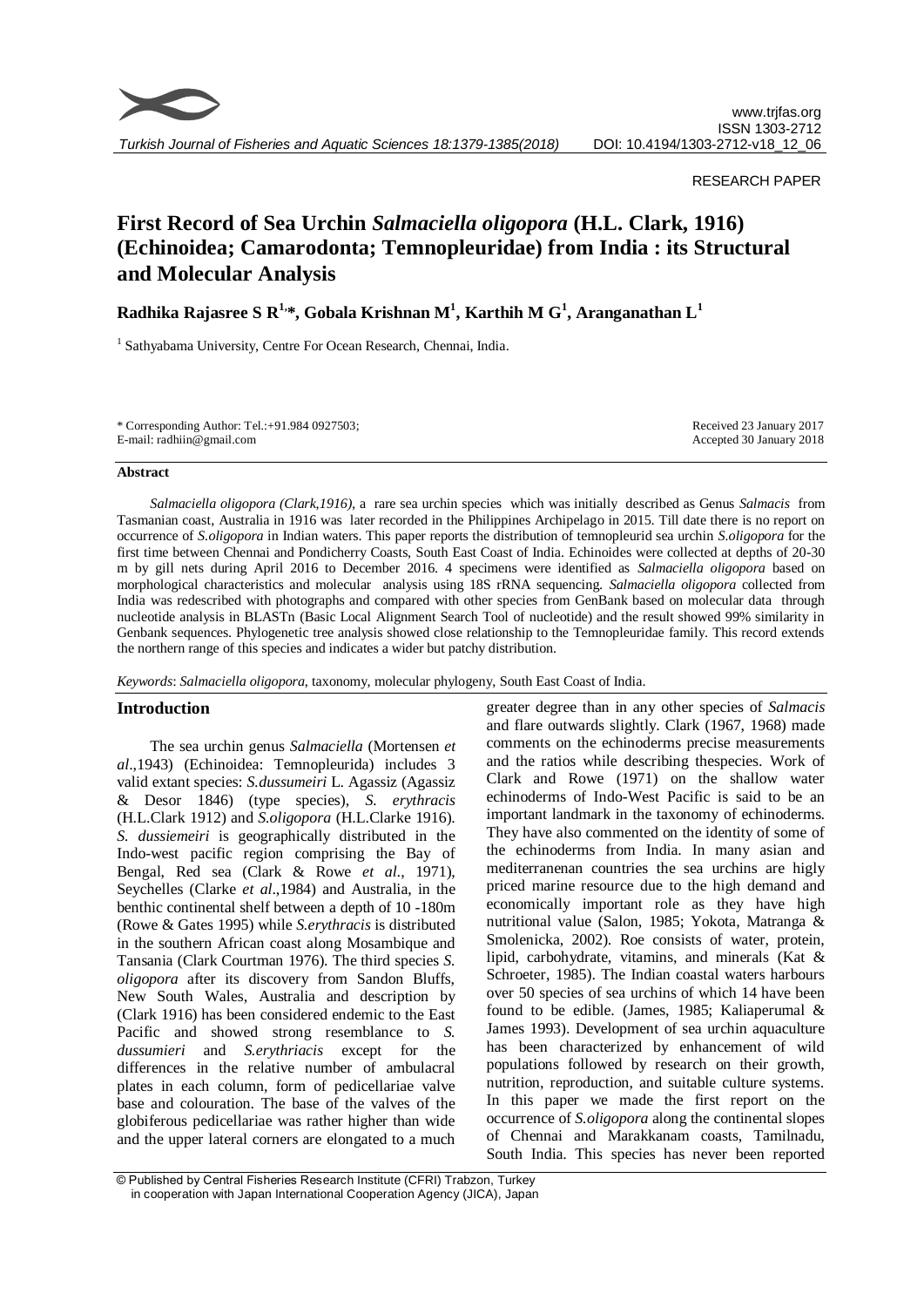previously from the Indian waters. We identified and examined the morphological features of *S.oligopora* and conducted molecular identification (18S ribosomal gene sequence) Molecular differences between the obtained specimens and Genbank data of *S.oligopora* and other species were also compared using phylogenetic tree analysis is presented in this paper.

# **Material and Methods**

### **Sample Collection and Identification**

Eight live specimens of *S.oligopora* were collected using fishing nets from depths of  $20 - 30$  m from three areas along the Chennai-Pondichery Coast, South East Coast of India viz., Kovalam (12.°48'37.61'N, 80°53'48.57.′E), Marakkanam (12°5'16.25"N 80°15'20.80"E) and Pondicherry (11°46'23.38'N 79°57'26.86'E) (Figure 1). The live animals were stocked in plastic containers filled with aerated seawater and were transported to the Marine Biotechnology Laboratory, Centre for Ocean Research, Sathyabama University, Chennai. In the laboratory, the specimens were photographed using Nikon (D5300) and the specimens were washed with 0.5% *Ampicillin* solution to remove pathogenic bacteria before immersing in UV- sterilized filtered sea water stocked in closed glass aquarium tanks of 10 L capacity. The animals were fed *ad libitum* with green macro algae *Chaetomorpha antennina, Ulva rigida and Enteromorpha sp.* The sea urchin specimens were identified based on the descriptions of Mortensen (1943) and Clark, H. L. (1916). The important morphological characters were photographed with a fully automated Inverted Fluorescence microscope (Leica DM16000B) and automated stereo zoom microscope (Leica M205A). The skeleton samples were later dried in open air and zooidal measurements as well as skeletal parts were photographed using Field Emission Scanning Electron Microscope (FESEM-SUPRA 55- CARL ZEISS, GERMANY) available in Centre for Nanoscience and Nanotechnology, Sathyabama University, India. Finally, the specimens were taken into the collections of Centre for Ocean Research Museum.

### **DNA Amplification and Sequencing**

Genomic DNA was extracted from the gonadal tissue of the specimens by the Phenol Chloroform method (CAGL standardized protocol for fish tissue extraction and Quiagen kit (Anup Mandal et al., 2014). Polymerase chain reaction (PCR) for amplification of the partial 18S rRNA gene was performed using a test sample along with positive and negative control (Forward primer: 5'- CAGCAGCCGCGGTAATTCC-3' and Reverse



**Figure 1.** *Salmaciella oligopora.* The map shows the collection site of Chennai coast.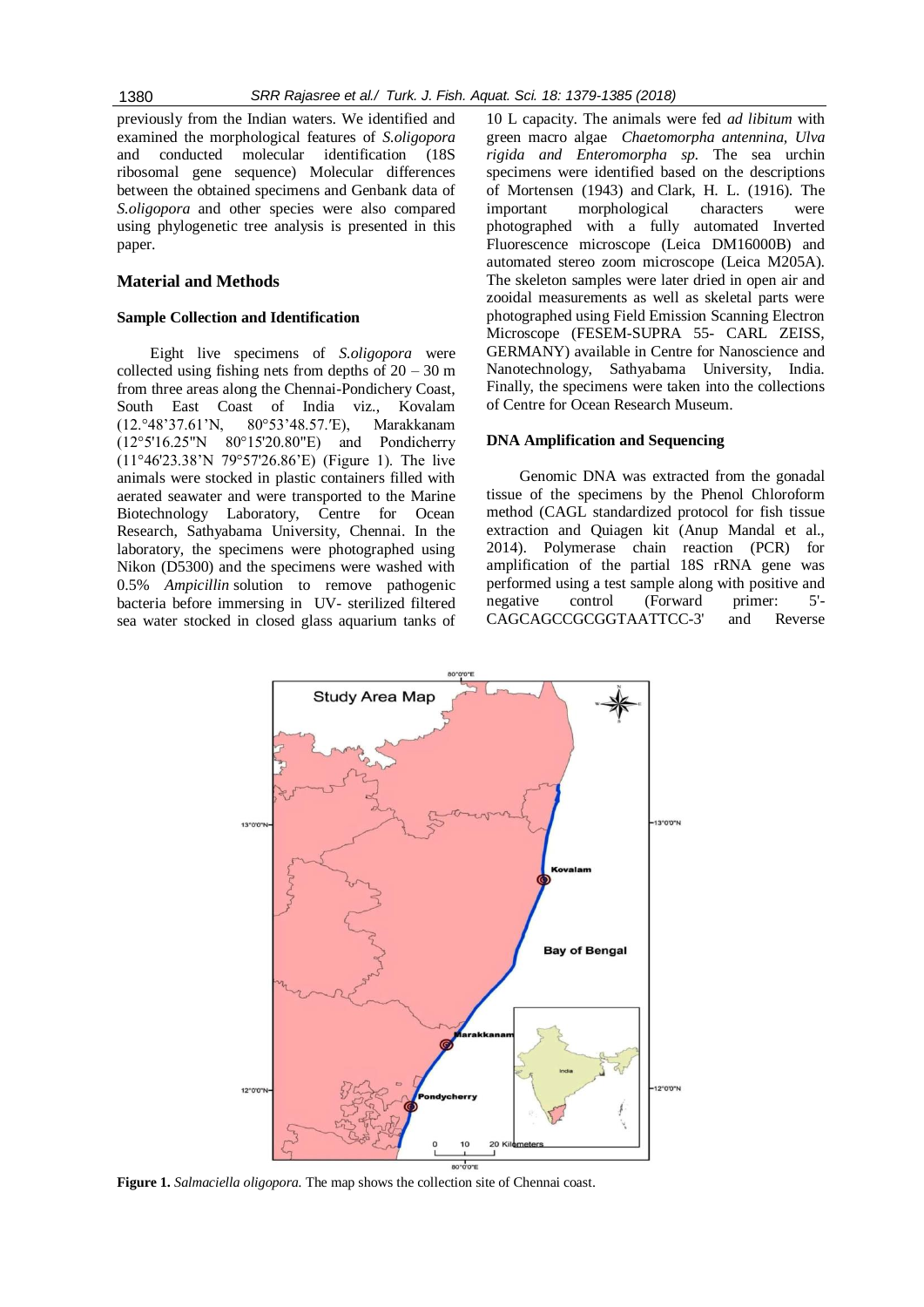primer: 5'-CCCGTGTTGAGTCAAATTAAGC-3'). Sequencing of the amplified product was done (both forward & reverse direction) following the CAGLstandardized protocol using Genetic Analyzer ABI-3500. Additionally, another combination of 18S rRNA primers was tested and comparative sequence analysis was done for probable species identification.

# **Molecular Analyzes**

The phylogenetic tree was drawn using the maximum likelihood (ML) method. For the resulting tree and random resampling of the sequences, bootstrapping method was performed. The phylogenetic tree representing a consensus of 500 trees was obtained. Similarties was calculated from partial 18S rDNA sequences of Temnopleuridae family, with the exclusion of ambiguous nucleotides using MEGA ver 7.0 (Tamura *et al*., 2016).

#### **Results and DiscussionS**

### **Systematics**

Phylum Echinodermata Class Echinoidea Leske, 1778 Subclass Euechinoidea Bronn, 1860 Order Camarodonta Jackson, 1912 Infraorder Temnopleuridea Kroh and Smith, 2010 Family Temnopleuridae A. Agassiz, 1872 Genus *Salmaciella* Mortensen, 1942

Species *Salmaciella oligopora* (H.L. Clark, 1916; Mortensen, 1942)

# **Key to the genus of** *Salmaciella* **Mortensen, & 1942**

Subconical test: anal opening eccentrically arranged towards periproctal edge, ambulacral plates reduced on alternate plates aborally, very distinctive angular plates on the oral side.

*1.* Long equatorial spines facing downwards forming fringed appearance, the primary spines are banded in dark and light greenish tints .Test greyish brown *S.erythracis*

Equatorial spines short in size, widened distally with distinct ends. Spine have bands of white with maroon, brown and light olive. Test: color pale fawn to light olive green *S.oligopora (*H.L.Clark *et* 

*al*.,1924:16; Clark & Courtman-Stock *et al*.,1976 231; Schultz *et al*., 2010:156; Venkataraman &

Padmanaban *et al*., 2013:99; James D. B *et al*.,1983 1: 403-406).

# **Description**

Test: Small in size, slightly pale brownish with olive green tinge (Figure 2A to 2B). strong, hemispherical or discoid shape and distinctly flattend ventral side (Figure 2C to 2D). Five genital plates have developed as madreporites sites (Figure 3D to 4C). Margin of oral side slightly sunken towards



**Figure 2.** *Salmaciella oligopora.* A. Full aboral view; B. Full Oral view; C. Dorsal side of denuded test; D. Venral side of denuded test.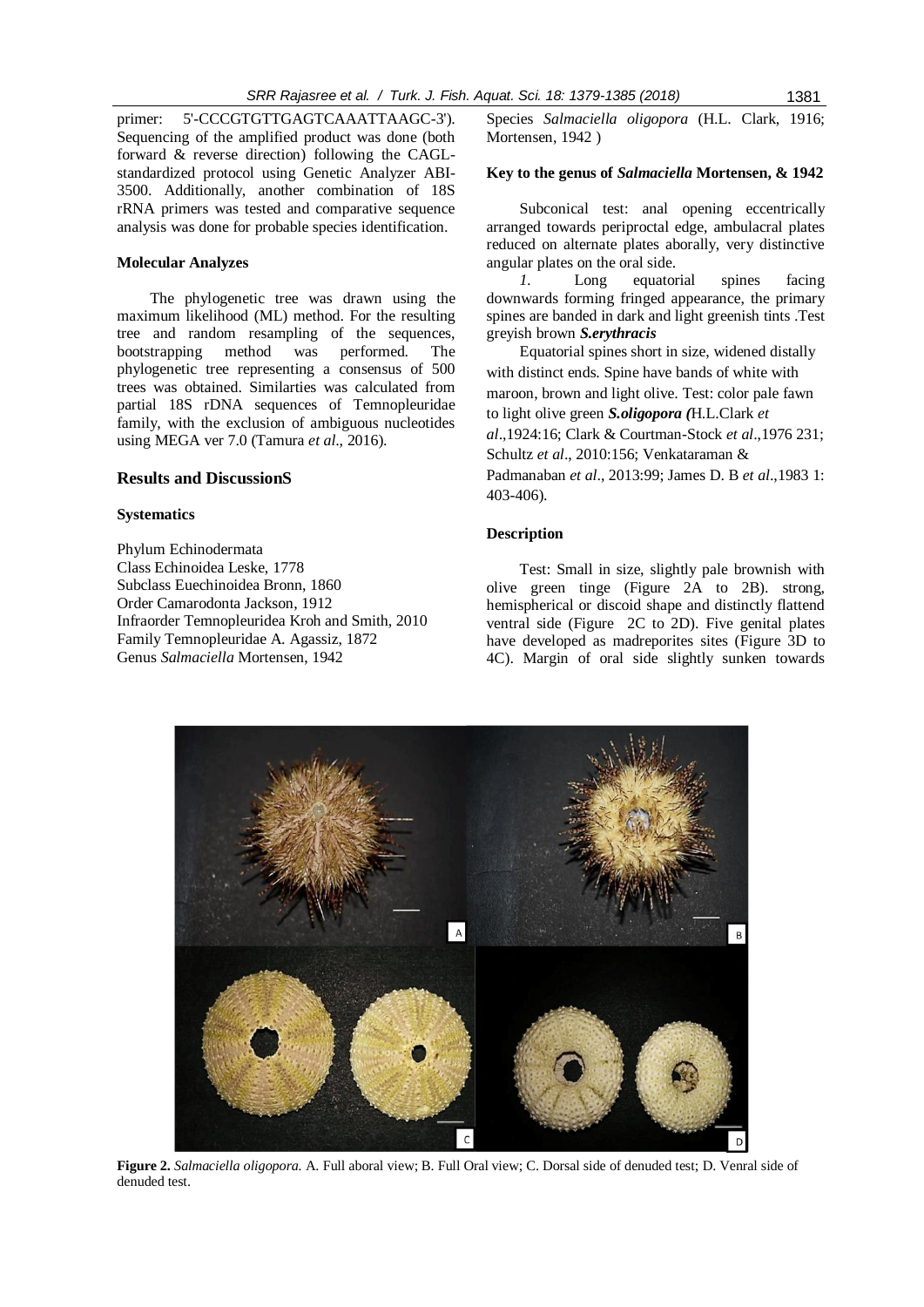peristome (Figure 3C). Ambulacral and Interambulacral pore pairs usually five in number, arranged in a slightly horizontal row closer to the apical system on the dorsal side. The margin of Interambulacral plates was formed as a zig– zag line on the interracial suture (Figure 3F to 4H). Ambulacrum almost half as broad as interambulacrum (Figure 3E). The number of ambulacral plates in a column is from 45 to 56. Large and small secondary tubercles in ambulacral and adambulacral plates are crenulated (Figure 3E to 3F and 4E to 4F). with scattered miliary tubercles. The base of the valves of the globiferous pedicellariae is rather higher than wide and the upper lateral corners are elongated to a much greater degree than in any other species of *Salmaciella* and flare outwards slightly. Genital plates covered with slightly primary tubercles.(Figure 4D).

# **Size**

Horizontal test diameter, 23.4- 40.1 mm; test height, 10.1-13.2 mm; peristome, 7.1–11.2mm. The height therefore just less than half the horizontal diameter.

#### **Spine & Color**

In *S.oligopora* the primary spines reaches upto a length of  $0.3 - 1.3$ cm. The long ambital spines were widened distally with a distinct shovel like ends (Figure 3A to 3B). The miliary spines and pedicellariae are white, the secondary spines have alteranate white and maroon bands. They may be broadly tipped with olive-green; sometimes there was also a band of olive green near the middle of the spine. Shows the microstructural characteristics of base spine, Aboral spine spines and Gonopore view of *S.oligopora* taken in Scanning Electron Microscope. (Figure 4A to 4B and 4G).

## **Biology**

This species occurs on the continental shelf along the upper limit of the intertidal zone. This specimen has been selected as the holotype. This species walks rapidly on its oral spines and can travel 42 cm in one minute (Miskelly *et al*., 2002) .



Morphomertic measurements of Salmaciella oilgopora under the Stereo zoom microscope

**Figure 3.** (A-B) White band with maroon color spine; C Oral side (Aristotle's lantern phase); D, Aboral side (Five gonopore phase); E, Ambulacral column pairs; F, Interambulacral column pairs. Scale Bars: (A-B) = 2mm, C = 1mm Morphometric measurements of *Salmaciella oilgopora* under the Stereo zoom microscope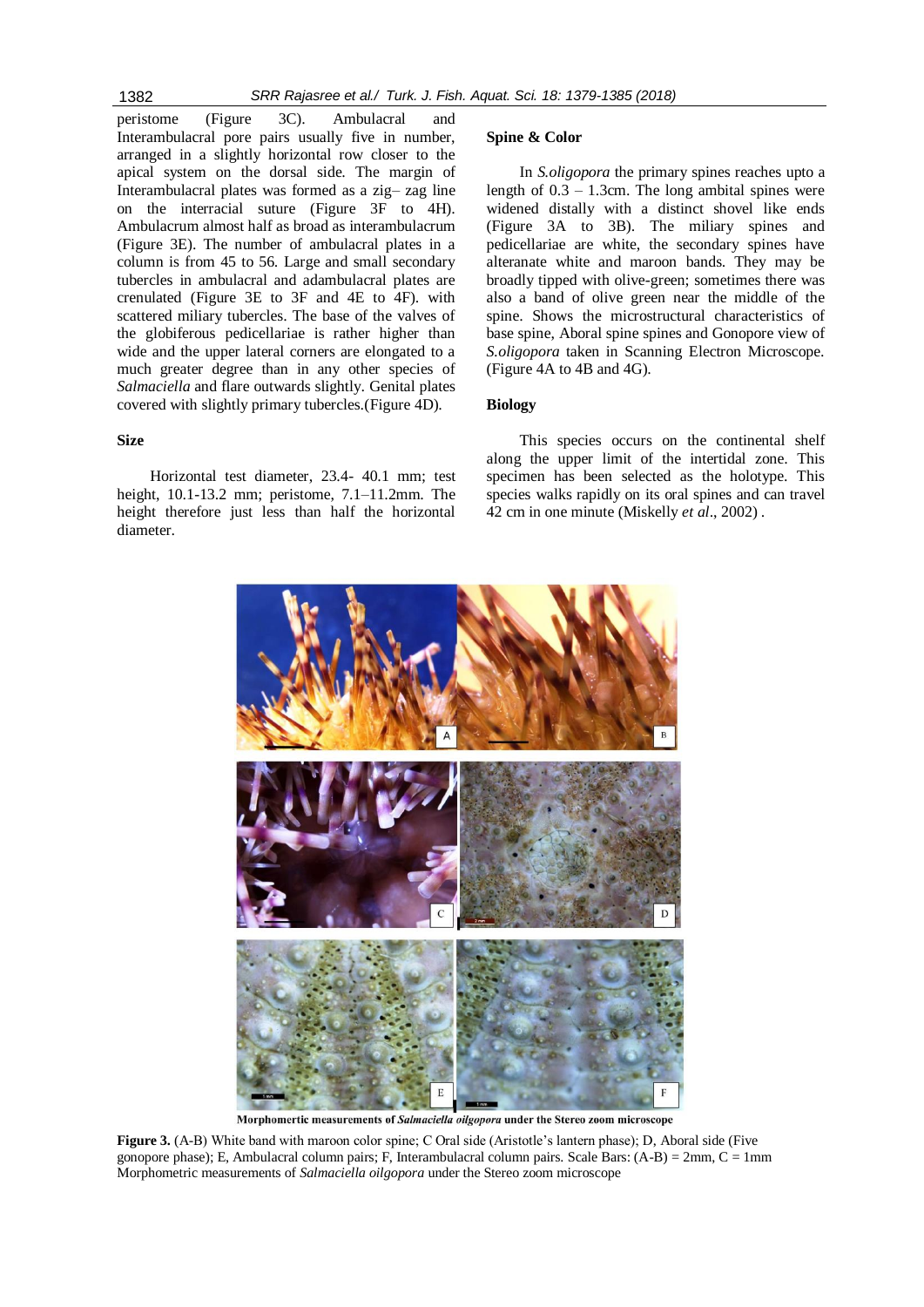

**Figure 4.** A, Base of spine; B, Aboral spine; C, Full aboral view; D, Five genital plates; E, Secondary tubercles; F, Primary tubercle; G, Gonopore view; H, Interambulacral zone (IZ). Morphometric measurements of *Salmaciella oligopora* under the Field Emission Scanning Electron Microscope (FE-SEM)

### **Distribution**

Australia (Queensland), New South Wales, Tasmania, Victoria, South Australia, and Western Australia and Philippines*. Southeast coast of India (Chennai coast) .*

# **DNA Sequence Features**

The sequences of our Indian *S.oligopora* specimens were initially compared with GenBank data of 3 *Salmaciella* species such as Genbank id AF279211, AF279189, AF279163 and showed 99% similarity with *S.oligopora* species. In total, 636 base pairs (bp) of the 18S rRNA gene sequence were obtained from the *Salmaciella oligopora*. This sequence data have been submitted to the Gen bank

account of ID (KX838956). The study reported by (Jeffery *et al*., 2003) reveals that the partial gene and 1773-bp 18S rRNA gene identities always agreed at the genus level, and 99% of assignments were the *Salmacis belli* species assignments by the partial gene method.

# **Phylogenetic Tree**

In the phylogenetic tree, Maximum likelihood (ML) method demonstrated the presence of nondiscriminatory phylogentic branches (Figure 5). We confirmed the identification of the specimen as *Salmaciella oligopora* after comparison and analyzis with 18 closely related species of Temnopleuridae family viz. *Amblypneustes formosus, Amblypneustes ovum, Holopneustes inflatus, Holopneustes*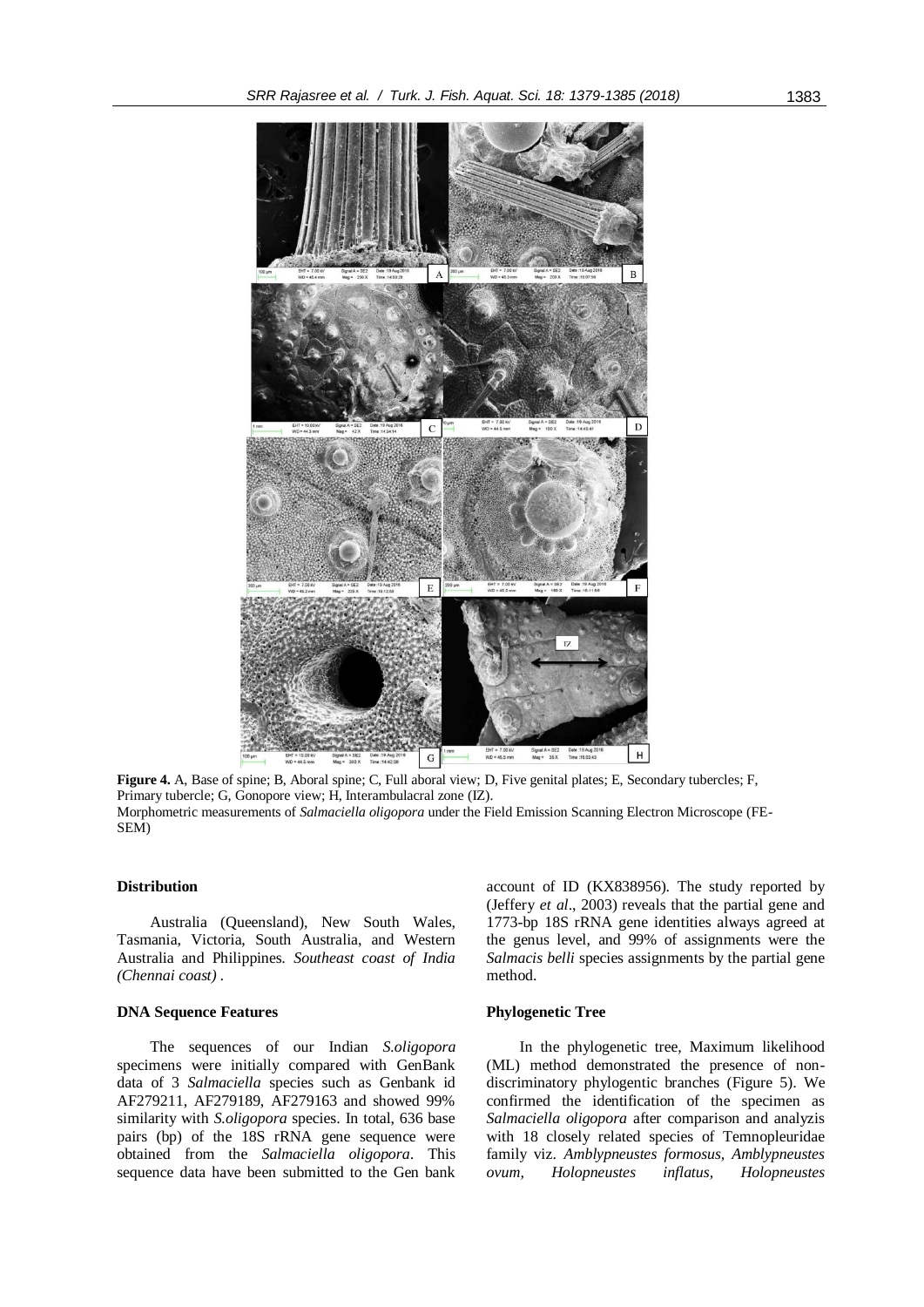

**Figure 5.** Maximum-likelihood (ML) trees of the *Salmaciella oligopora* inferred from the 18S ribosomal gene sequence.

*porosissimus, Mespilia globules, Microcyphus annulatus, Microcyphus olivaceus, Pseudechinus albocinctus, Pseudechinus novalzealandiae, Salmaciella oligopora, Salmacis belli, Salmacis sphaeroides, Temnopleurus alexandri, Temnopleurus reevesii,Temnopleurus hardwickii, Temnotrema sculptum* obtained from Genbank. Totally nine different genus groups of Temnopleuridae family were analysed. The phylogenetic tree construction suggest that our specimen has very close resemblance with *Salmacis sphaeroides.* The result compared to grouping of deuterostomes was supported by a high value obtained by bootstrapping (71.2%). Next, using the same alignment, we constructed another phylogenetic tree by the maximum-likelihood method using the fast DNAml program (Felsenstein *et al*., 1985; Olsen *et al*., 1993).

### **Discussions**

Our specimens were identified as *S.oligopora* which has not been previously reported from India. Our species description coincides with previous description of *S.oligopora* species distributed exclusively along New South Wales, Australian coast (Clarke *et al*.,1916). (Miskelly *et al*.,2002) described the species as endemic to Tasmania and described *S.oligopora* as a rapid mover in comparison with other species which can travel 42 centimeter per minute on its oral spines. Though (Mortensen *et al*.,1943) has described about the species *Salmaciella*, and described in detail about 409 echnoid *Taxa* in his article (1943), there is no descriptive records of *S.oligopora* other than ( Clark's monogrpahy *et al*.,1916) and we located the animals between 10m to 30m depth along continental shelf. Recently (Heinke Schultz, 2015) reported the occurrence of *S.oligopora* in Philippines coast .According to him, the animals live in sheltered bays in open bottom. Guido Poppe (2007) in Marine Iconography of Philippines Archipelago [\(http://www.poppe](http://www.poppe-images.com/?t=17&photoid=943837)[images.com/?t=17&photoid=943837\)](http://www.poppe-images.com/?t=17&photoid=943837) recorded the described species at 7m depth and photographed *S.oligopora*. With this report the distribution of *S.oligopora* is shown to be continues from Austrian coast, Malaysia and East coast of India. Further surveying is required in order to establish the true extend of this species which has not yet been shown any occurrence in Peninsular and southwest coast of India.

# **Acknowledgements**

The study was carried out as part of Ministry of Earth Sciences, Govt. of India Project No.MOES/36/OOIS/Extra/39/2014 and the financial assistance are thankfully acknowledged. Authors are grateful to the management of Sathyabama University for providing necessary facilities.

### **References**

- Anup, M., Mathews, V., Sobha, S., Anjali, M., Acham, G., & Ganesh, K. (2014). Molecular Markers Reveal Only Two Mud Crab Species of Genus Scylla (Brachyura: Portunidae) in Indian Coastal Waters. Biochem Genet, 52, 338–354. http://dx.doi.org/ 10.1007/s10528-014-9651-z
- Clark, A., Courtman, S.J. (1976). The echinoderms of Southern Africa. British Museum of Natural History London., 277pp.
- Clark, A.M., & Rowe, F.E.W. (1971). Monograph of Shallow-water Indo-WestPacific Echinoderms. Printed by order of the Trustees of the Museum., 238pp.
- Clark, A.M. (1984). Echinodermata of the Seychelles In: